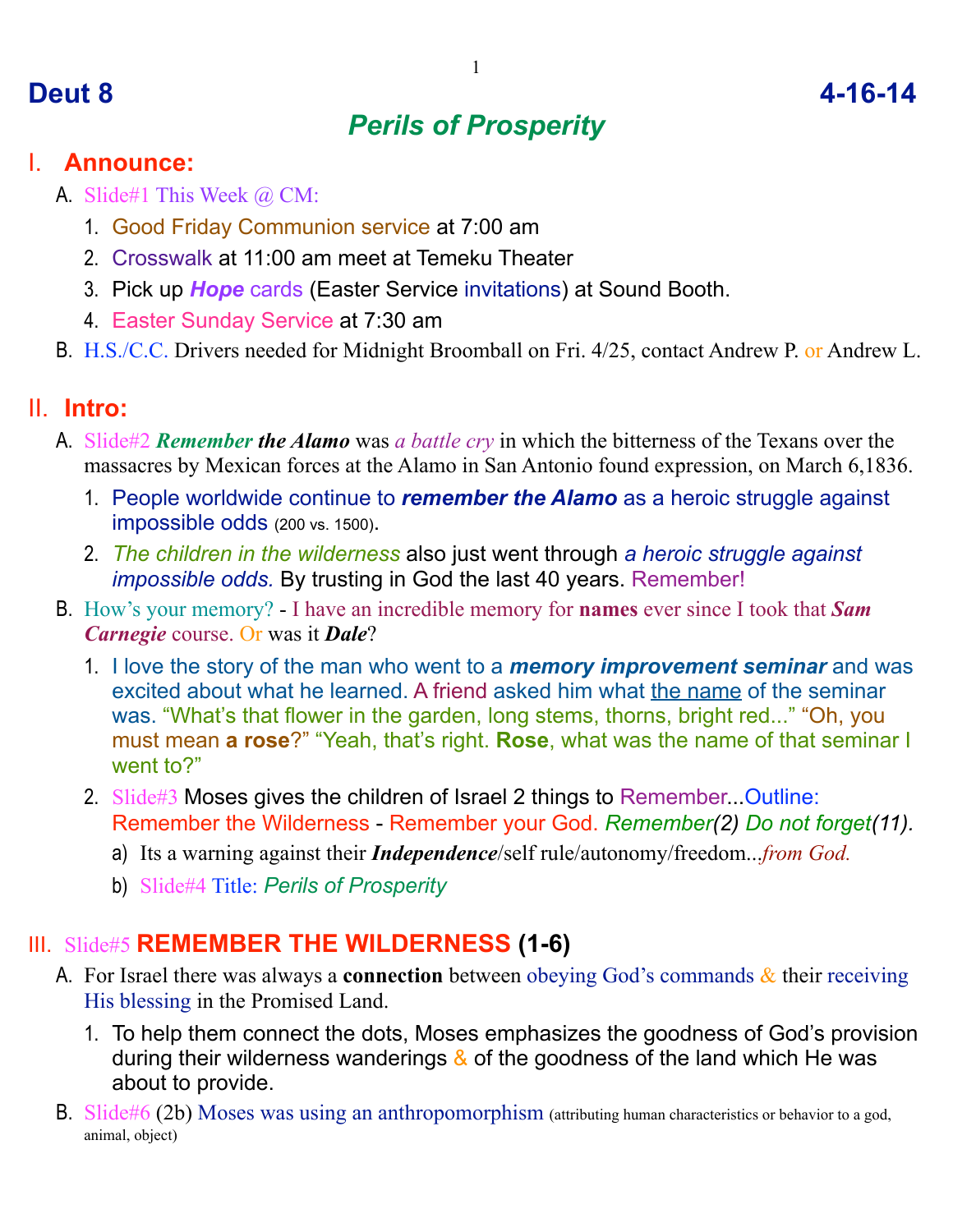- 1. God, of course, *already knew* what was in their hearts. The point is that their obedience or disobedience had to be **proven in history**.
- C. Slide#7 (3) [God] fed you with manna which you did not know, nor did your fathers know, that He might make you know that man shall not live by bread alone, but man lives by every *word* that proceeds out of the mouth of the Lord.
	- 1. He gave them manna an *utterly un-heard-of food* falling from heaven. Why?
		- a) So that they would learn to live on everything that comes from the mouth of God.
		- b) How does miraculous manna teach that? Because manna is one of the incredible ways God can, with a mere word, **reveal himself** and **meet your needs** when all else looks hopeless.
		- c) God led them into the desert where they had no alternative but to **trust Him** or **to murmur against Him**. In the desert they could not produce their own food but had to depend on God for food and thus for their very lives. When Moses reminded them that **Slide#8** they did not live on bread alone he meant that even their food was decreed by the word of God. They had manna because it came by His command. It was therefore ultimately **not bread** that kept them alive **but His word!** "Bread alone," that is, bread acquired independently of His word, could not keep them alive.
	- 2. **Slide#9** But watch what Satan does with this in Mt.4:1-4.
		- a) Satan says to Jesus, "If you are the Son of God, turn this stone to bread."
			- (1) Someone asked,*"Why is it opportunity knocks only once, yet Temptation bangs on the door constantly?"*
		- b) In other words, *"Do the manna thing. Make manna like you did in the wilderness. If the point of manna in the wilderness was to teach the people to expect miracles in distress, then treat yourself to some miracle bread, and you will be obeying Scripture."*
	- 3. And Jesus responds, "You are so close and yet so far. You have always handled the Word of God that way, so subtle. You sound like you approve God's Word, but you turn every word against him. The point is this Satan: Don't trust in bread - not even miracle bread - trust in God.
		- a) Don't get your deepest satisfactions in life from food not even God-wrought miracle food - but from God. Every word that comes out of the mouth of God reveals God. And it is this self-revelation that we feed on. This will last forever. This is eternal life.
		- b) Begone, Satan, *God is my portion.* I will not turn from His path and His fellowship, not even for *miraculous manna*." [1](#page-1-0) *[or miracle bread, or miracle whip]*
- D. **Slide#10** Note comparisons:
	- 1. **The Lord your God led you** all the way these 40 yrs in the wilderness. Dt.8:2
	- 2. Then Jesus was **led up by the Spirit** into the wilderness. Mt.4:1

<span id="page-1-0"></span><sup>1</sup> John Piper,<http://www.desiringgod.org/sermons/man-shall-not-live-on-bread-alone>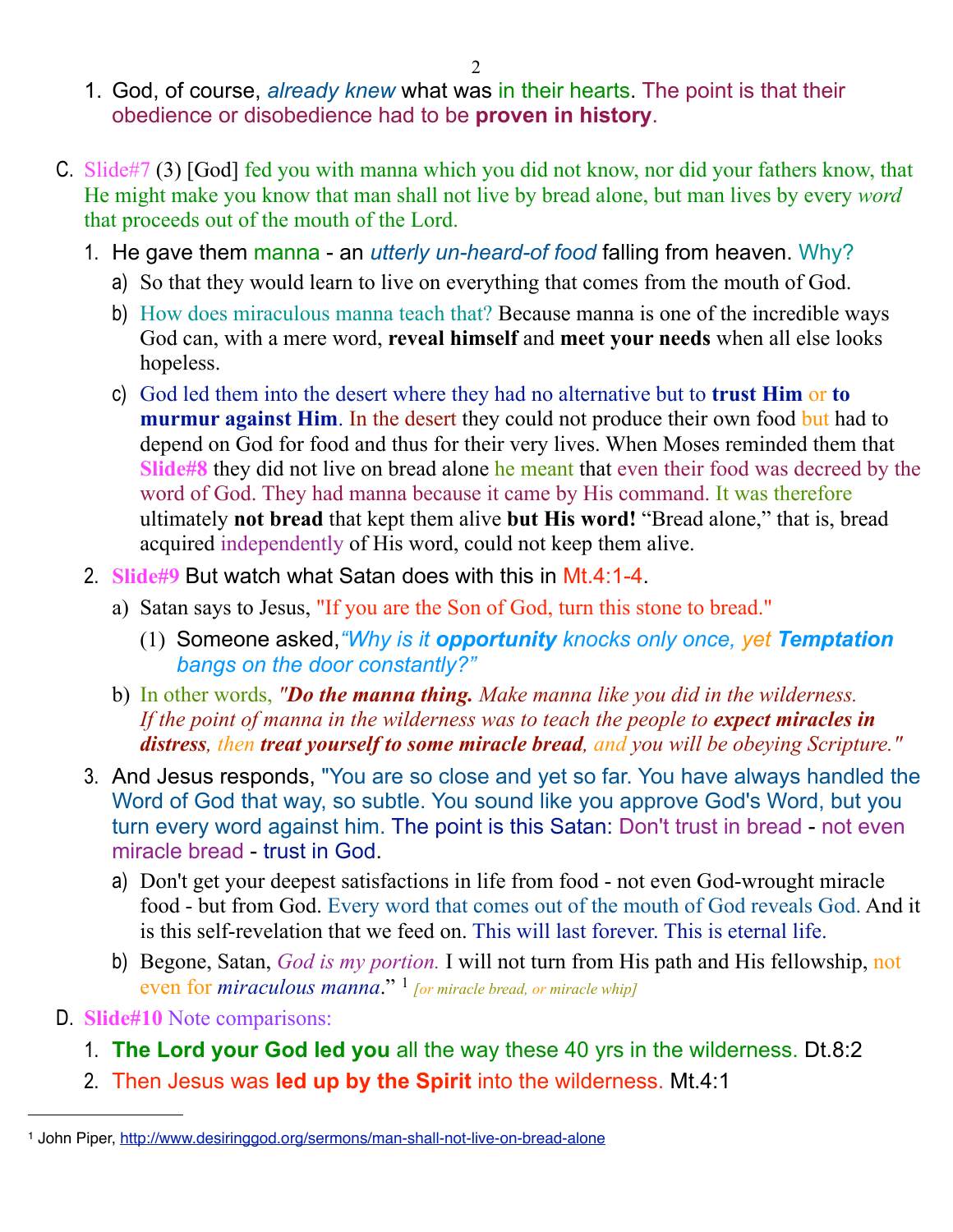- 3. The Lord your God led you all the way these **40 yrs** in the wilderness. Dt.8:2
- 4. He had fasted **forty days** and **forty nights**. Mt.4:2
- 5. To **test** you, to know what was in your heart. Dt.8:2
- 6. Jesus was led up by the Spirit into the wilderness to be **tempted**/tested. Mt.4:2
- 7. So He humbled you, allowed you to **hunger**. Dt.8:3
- 8. And when He had fasted 40 days & 40 nights, afterward He was **hungry**. Mt.4:2
	- a) In both cases God was **delivering His people**. In both cases God sent **a new Joshua** to **lead & represent His people**. In both cases God was delivering His people **into a Promised Land**.
- 9. Poem: The Battle
	- a) **Satan:** Turn this rock into a **roll**. **Jesus:** All these rocks wouldn't make me **full**.
	- b) **Satan:** Make these stones into some **scones**. **Jesus:** Not even if I were **skin-n-Bones**. Ya see I have food my Foe, of which you don't Know. And to change even a **pebble**, would make me a **rebel**.
	- c) **Satan:** Strike **one**...*but I've just begun.*
- 10. **Slide#11 Anatoli Shcharansky**, a dissident Soviet Jew, kissed his wife goodbye as she left Russia for freedom in Israel. His parting words to her were, "I'll see you soon in Jerusalem." But Anatoli was detained and finally imprisoned. Their reunion in Jerusalem would not only be postponed, it might never occur. During long years in Russian prisons and work camps Anatoli was stripped of his personal belongings. His only possession was a miniature copy of **the Psalms**. Once during his imprisonment, his refusal to release the book to the authorities cost him 130 days in solitary confinement.

Finally, twelve years after parting with his wife, he was offered freedom. In February 1986, as the world watched, Shcharansky was allowed to walk away from Russian guards toward those who would take him to Jerusalem. But in the final moments of captivity, the guards tried again to confiscate the **Psalms** book. Anatoli threw himself face down in the snow and refused to walk on to freedom without it. **Those words** had kept him alive during imprisonment. He would not go on to freedom without them.<sup>[2](#page-2-0)</sup>

- E. **Slide#12 Discipline** (5)
- F. God's goodness is also shown through His disciplining them, like a father a son.
- G. He also showed them their **dependence** still needed to be on **Him alone**, as He already lead them through a land *without* adequate food or water, where they could not possibly survive through their own efforts alone.
	- 1. God let Israel suffer *hunger, thirst, & want*, then supplied their physical needs so they would know emphatically He is their provider.

<span id="page-2-0"></span><sup>2</sup> From Discipleship Journal, Issue #43 (1988), p. 24